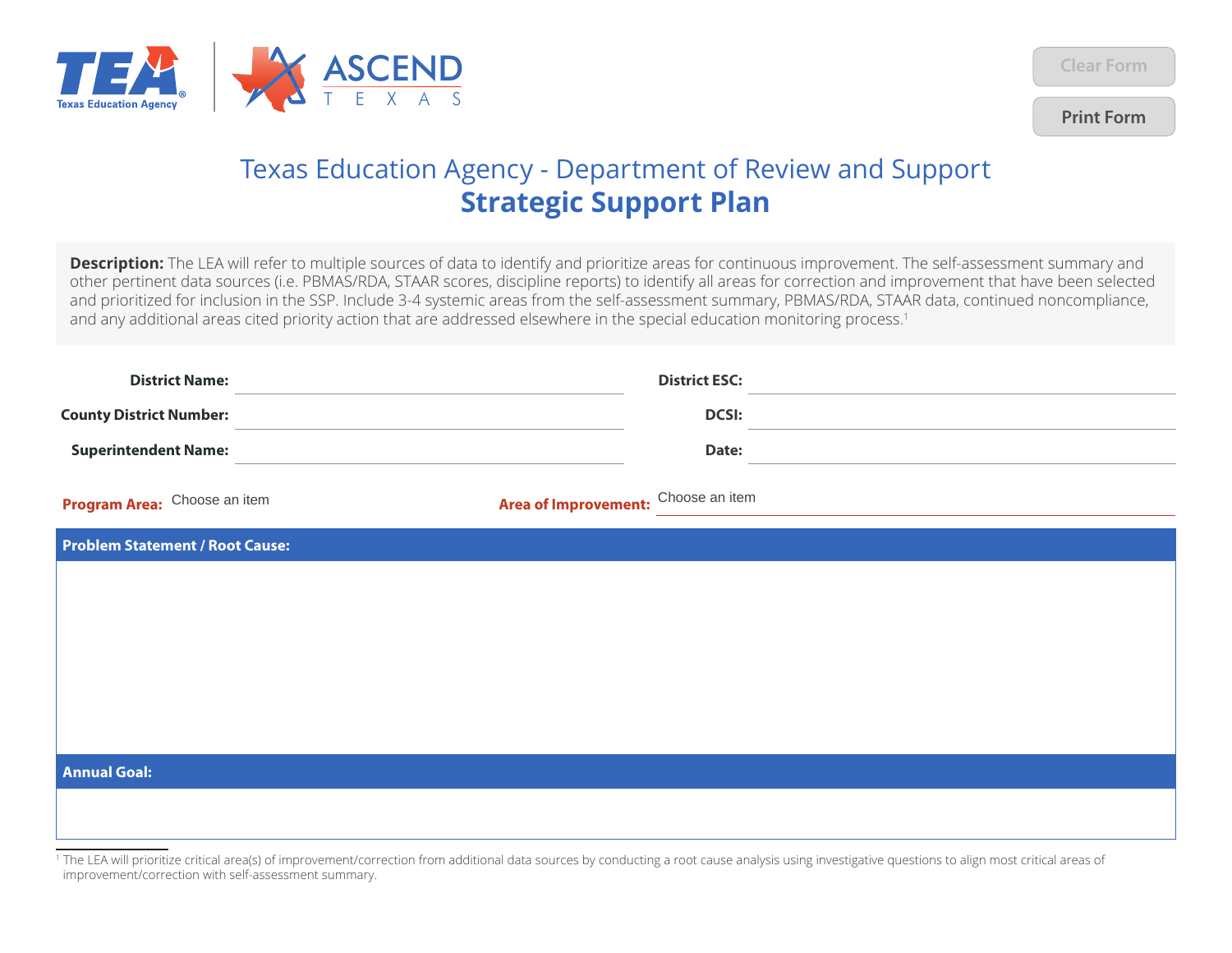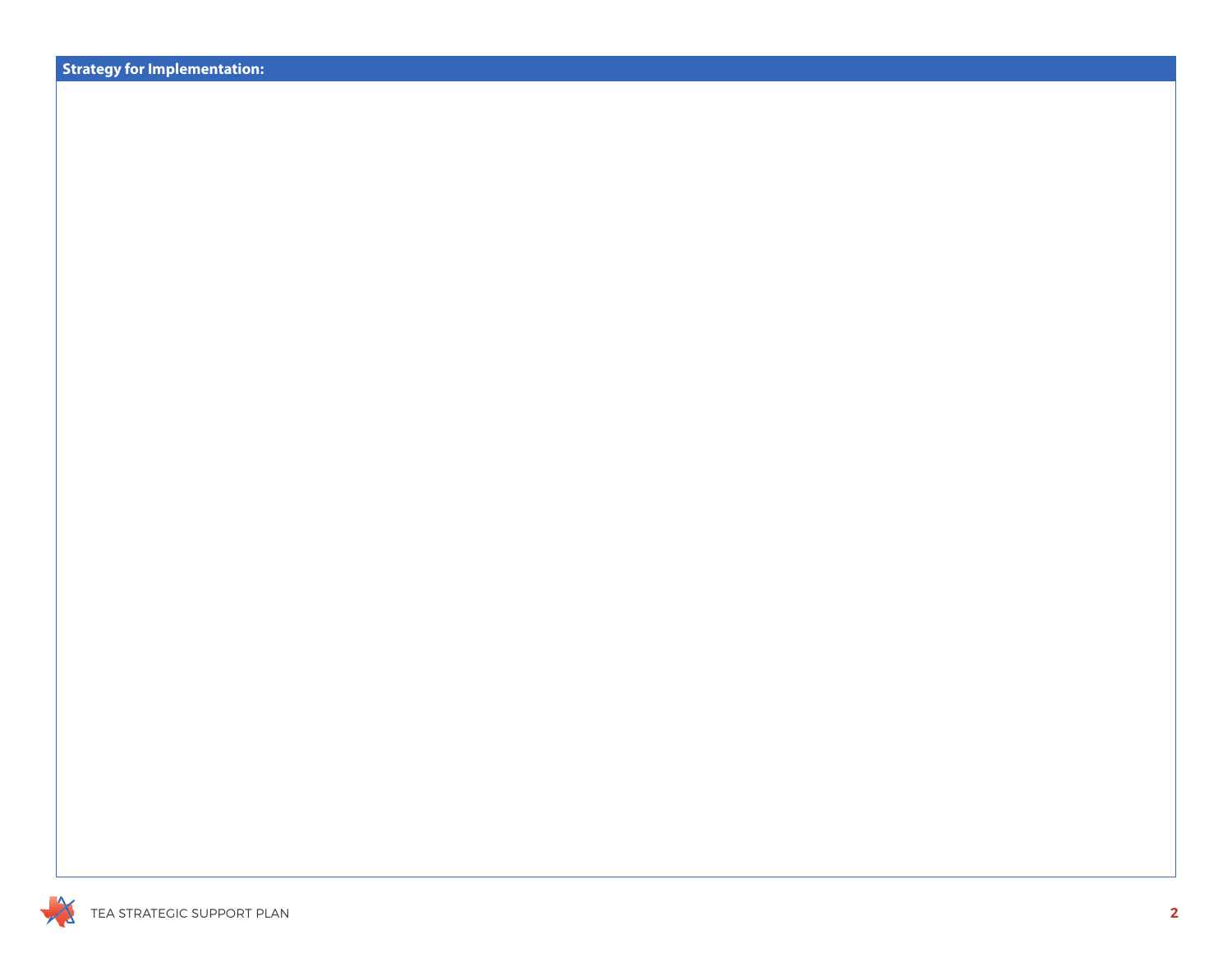| Activity:      | <b>Goal for this Activity:</b> | <b>Activity</b><br><b>Completion:</b> | <b>Personnel Responsible for</b><br><b>Implementation:</b> | <b>Personnel Responsible for</b><br><b>Supervision of Implementation:</b> |
|----------------|--------------------------------|---------------------------------------|------------------------------------------------------------|---------------------------------------------------------------------------|
| Choose an item |                                |                                       |                                                            |                                                                           |
|                |                                |                                       |                                                            |                                                                           |
| Choose an item |                                |                                       |                                                            |                                                                           |
|                |                                |                                       |                                                            |                                                                           |
| Choose an item |                                |                                       |                                                            |                                                                           |
|                |                                |                                       |                                                            |                                                                           |
| Choose an item |                                |                                       |                                                            |                                                                           |
|                |                                |                                       |                                                            |                                                                           |

**Program Area:** Choose an item

Area of Improvement: Choose an item

**Problem Statement / Root Cause:**

## **Annual Goal:**

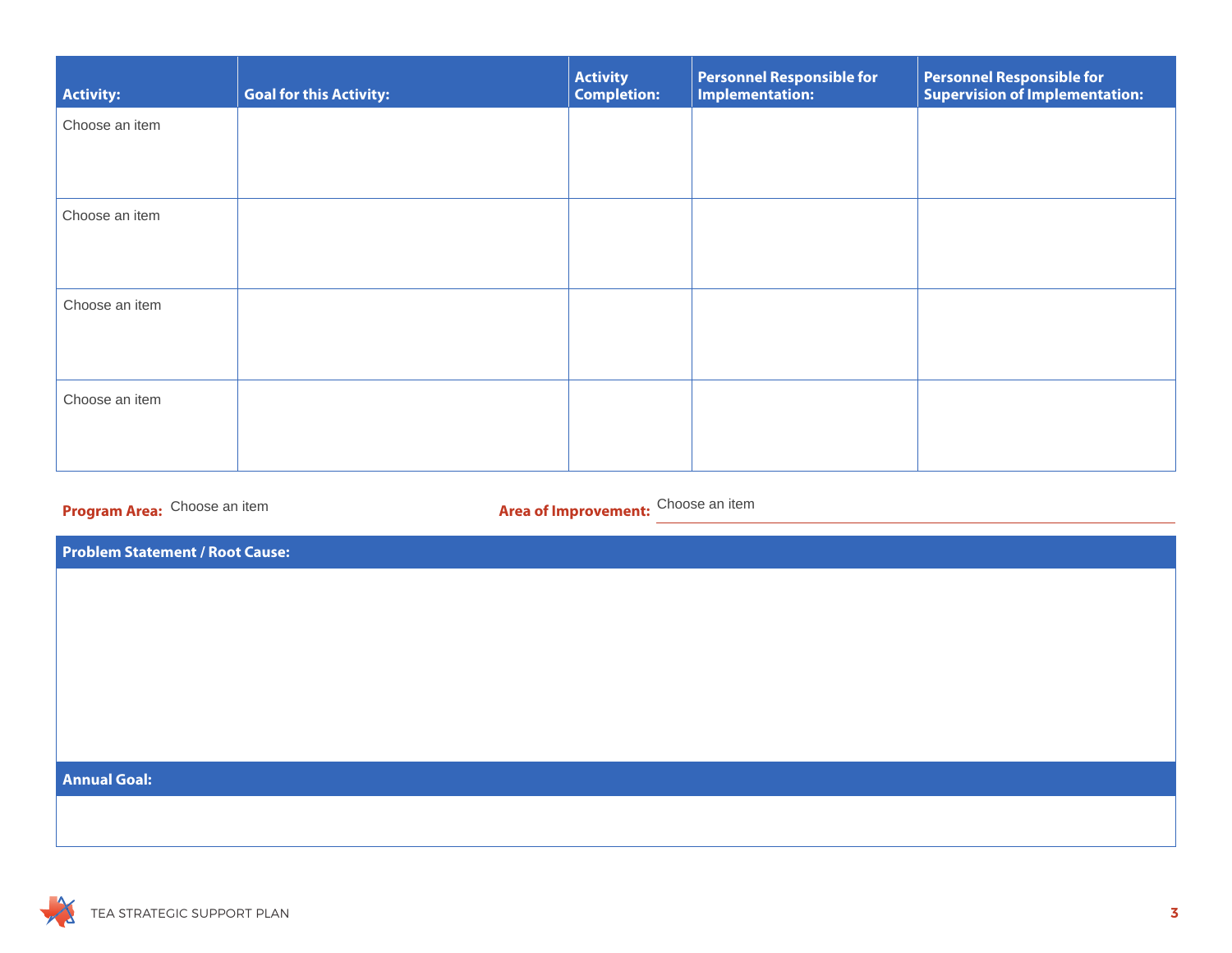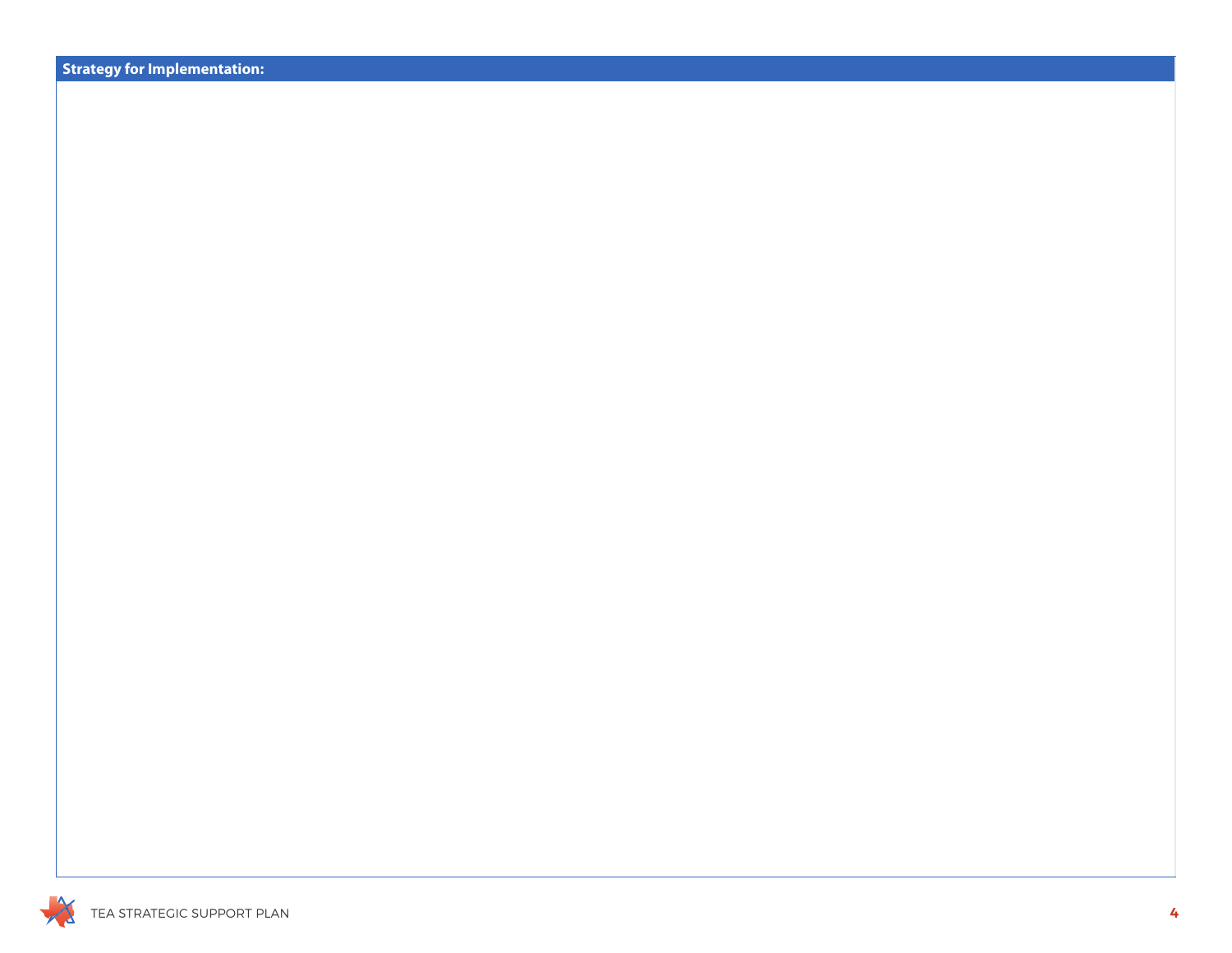| <b>Activity:</b>                                                              | <b>Goal for this Activity:</b> | <b>Activity</b><br>Completion: | <b>Personnel Responsible for<br/>Implementation:</b> | <b>Personnel Responsible for</b><br><b>Supervision of Implementation:</b> |  |
|-------------------------------------------------------------------------------|--------------------------------|--------------------------------|------------------------------------------------------|---------------------------------------------------------------------------|--|
| Choose an item                                                                |                                |                                |                                                      |                                                                           |  |
| Choose an item                                                                |                                |                                |                                                      |                                                                           |  |
| Choose an item                                                                |                                |                                |                                                      |                                                                           |  |
| Choose an item                                                                |                                |                                |                                                      |                                                                           |  |
| Choose an item<br>Program Area: Choose an item<br><b>Area of Improvement:</b> |                                |                                |                                                      |                                                                           |  |
| <b>Problem Statement / Root Cause:</b>                                        |                                |                                |                                                      |                                                                           |  |
|                                                                               |                                |                                |                                                      |                                                                           |  |
| <b>Annual Goal:</b>                                                           |                                |                                |                                                      |                                                                           |  |
|                                                                               |                                |                                |                                                      |                                                                           |  |

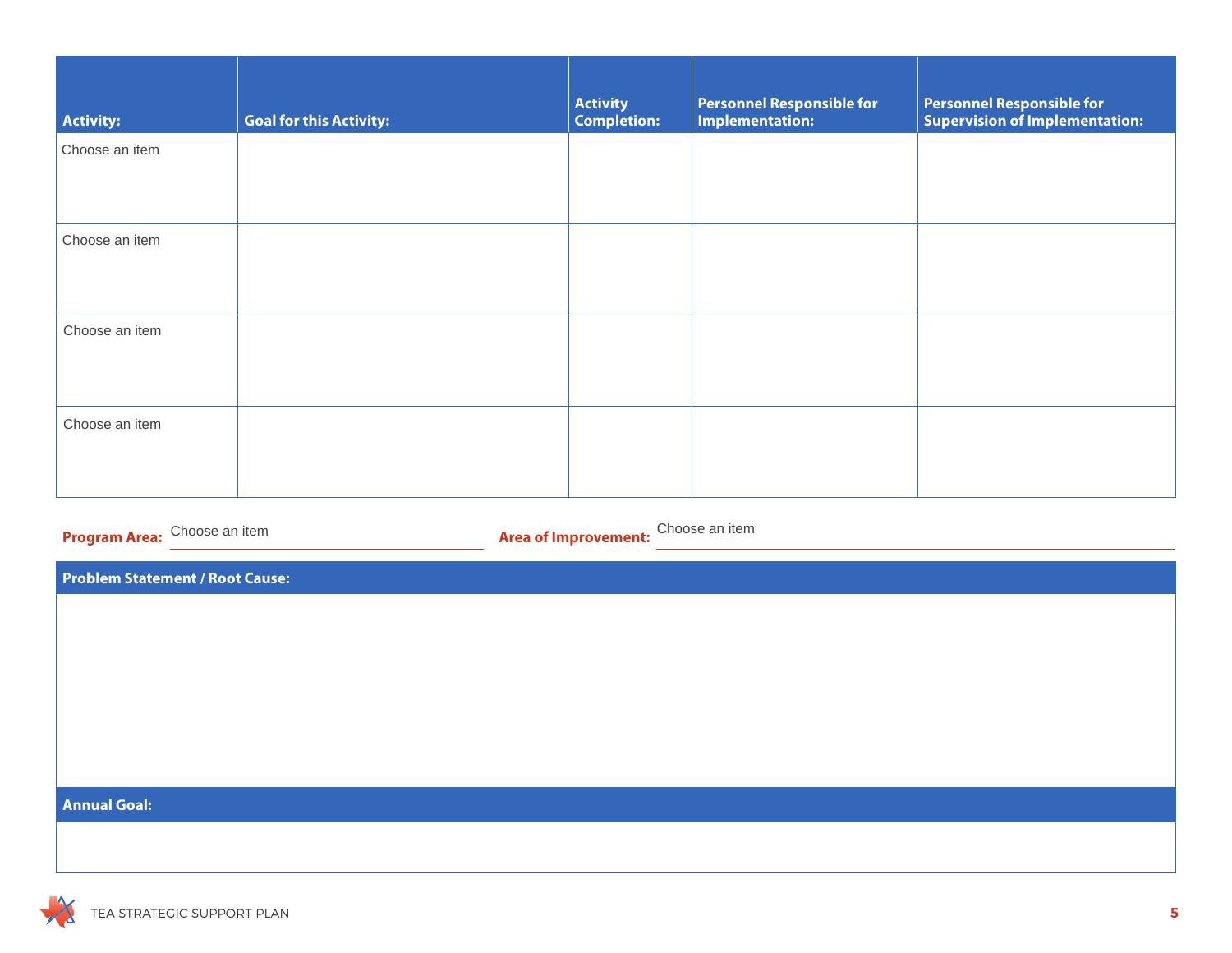